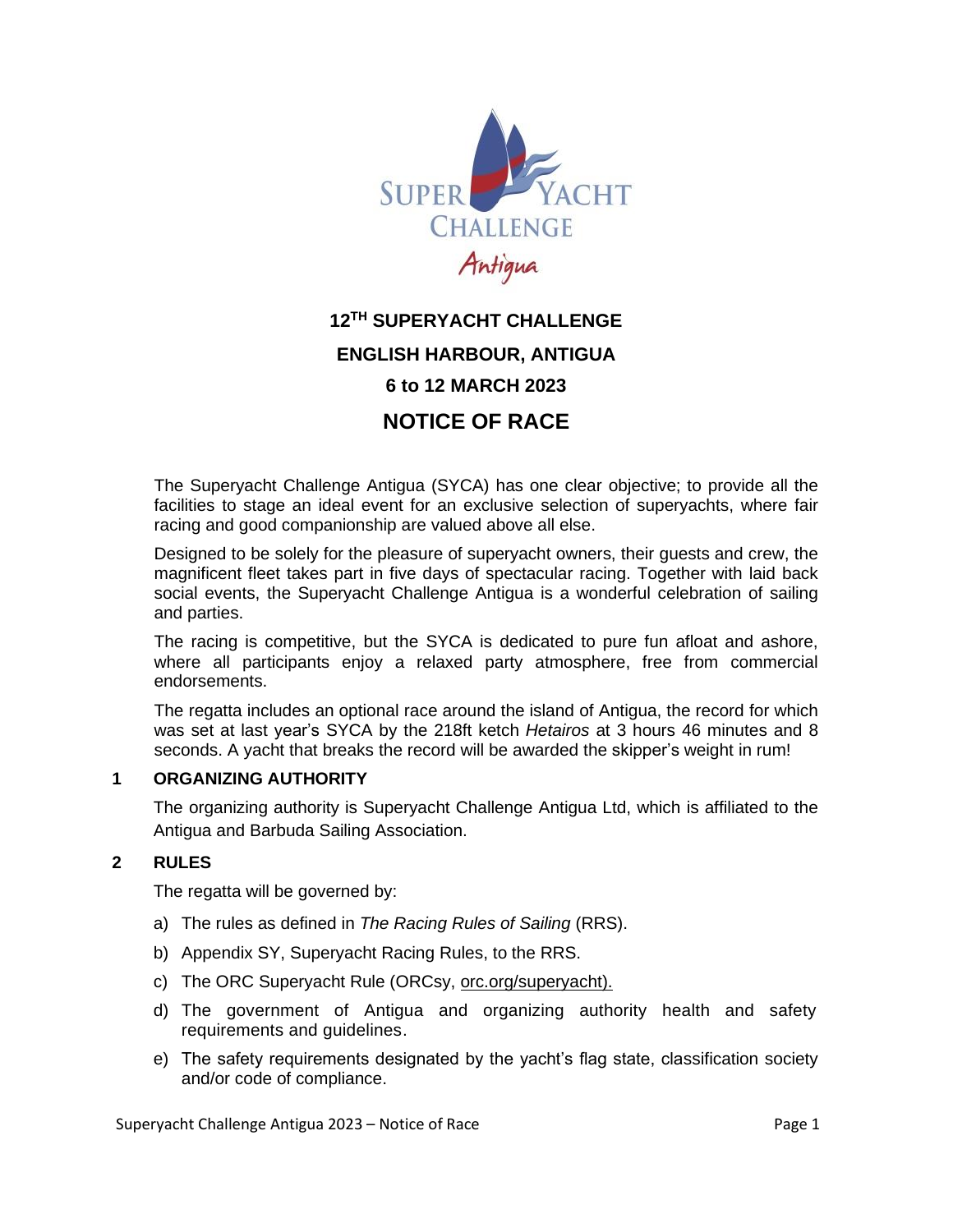- f) No national prescriptions will apply.
- g) Under World Sailing Test Rule DR21-01, the definition *Start* is changed as follows:

**Start** A boat *starts* when her hull having been entirely on the pre-start side of the starting line, and having complied with rule 30.1 if it applies, any part of her hull crosses the starting line from the pre-start side to the course side either

(a) at or after her starting signal, or

(b) during the last three minutes before her starting signal.

When a boat *starts* in accordance with item (b) of the definition *Start*, she shall not return to the prestart side of the starting line and she shall be penalized by five minutes in addition to the amount of time she was on the course side of the starting line before her starting signal, added to her elapsed time without a hearing. RRS 29.1 will not apply and RRS A5.1 is changed.

h) If the organizing authority receives corroborative or substantiated reports of a yacht being handled in an overaggressive, unseamanlike or unsafe manner, it may excuse the yacht from the regatta and/or declare the yacht and/or its afterguard members ineligible for future SYCA regattas, with or without a hearing. This changes RRS 63.1.

# **3 ADVERTISING**

 The regatta has a no sponsorship policy so yachts shall obtain prior approval if they wish to promote and/or display their own sponsor.

# **4 ELIGIBILTY & ENTRY**

- 4.1 The Superyacht Challenge Antigua is an invitational event, open to superyachts in excess of 30 metres with a valid ORCsy rating certificate. Yachts less than 30 metres but greater than 25 metres with a valid certificate may request entry.
- 4.2 Yachts are requested to apply by no later than 1 December 2022. The entry fee is due by 1 January 2023.
- 4.3 Late entries may be accepted at the sole discretion of the organizing authority, subject to a late entry fee.
- 4.4 Completed entry forms shall be sent via email to the SYCA Race Office at [info@superyachtchallengeantigua.com.](mailto:info@superyachtchallengeantigua.com)
- 4.5 The organizing authority reserves the right at its absolute discretion to accept a yacht's entry. Entry will only be confirmed on receipt of a completed entry form, full payment and notification of acceptance by the organizing authority.

# **5 FEES**

- 5.1 The entry fee for Superyacht Racing Association (SYRA) members is US \$9,000 + an ABSAR donation of US \$500, a total of US \$9,500.
- 5.2 For non-members of the SYRA there is a fee of Euro 1,100 in addition to the entry fee. For more information on the SYRA and how to join it visit [superyra.org.](http://www.superyra.org/) Given the important role that the SYRA plays in promoting safe sailing and fair racing, nearly all event organizers on the superyacht racing calendar are members of the SYRA and will offer differential entry fees.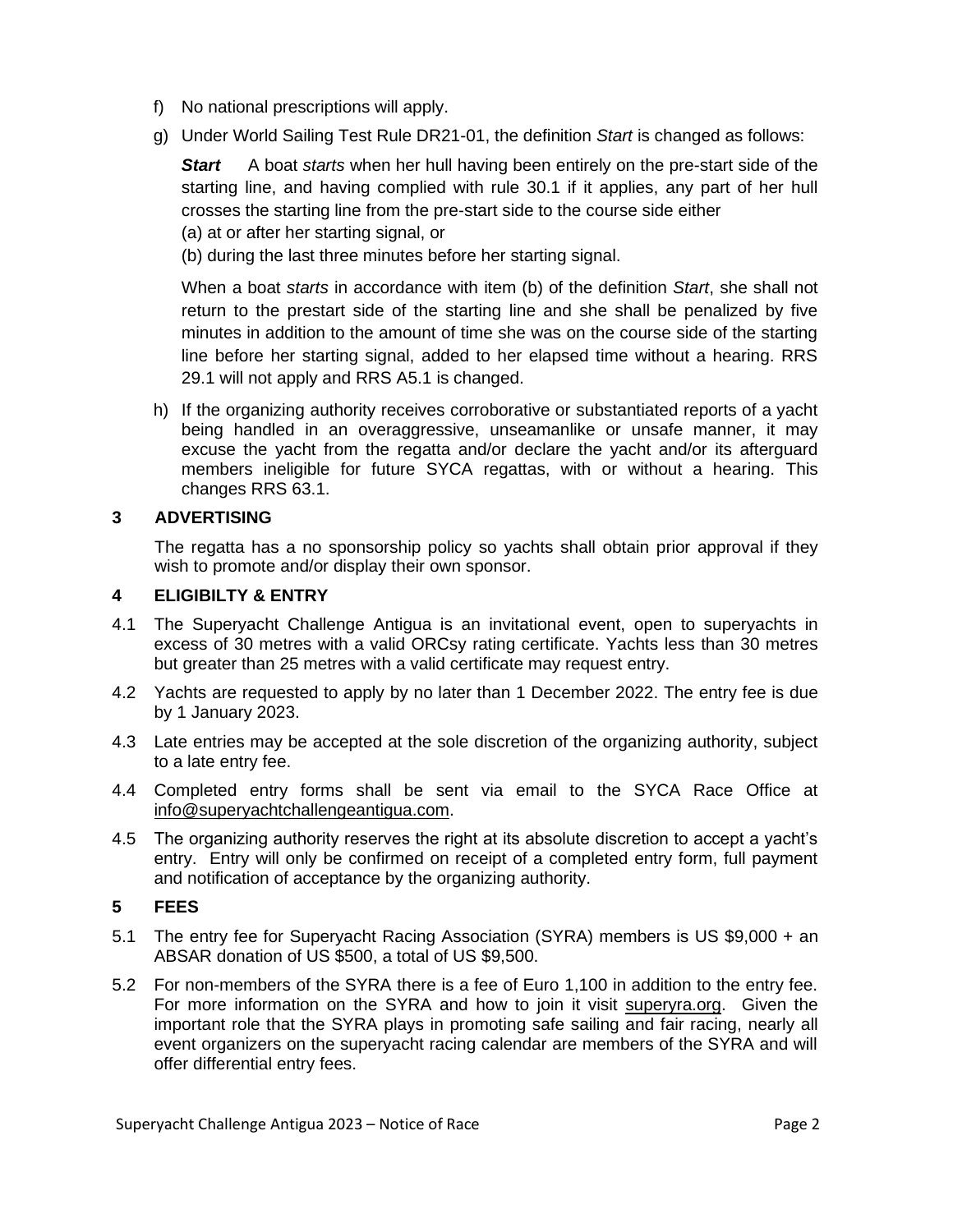- 5.3 A late entry fee of US \$1,000 will be assessed for payments made after 1 January 2023.
- 5.4 Payment may be made by either credit card or bank transfer at:

[ECAB USD Wire Instructions](http://www.ecabank.com/home/assets/files/ECAB%20USD%20Wire%20Instructions(1).pdf)

Beneficiary: SUPER YACHT CHALLENGE ANU LTD; account no: 122000067

# **6 DOCKAGE**

Please contact Nelson's Dockyard Marina as early as possible to secure your regatta berth: [info@nelsonsdockyard.com,](mailto:info@nelsonsdockyard.com) +1 268-464-6941, or call Paul Deeth on +1 268- 464-7081.

# **7 SCHEDULE**

7.1 Five races are scheduled over five days.

| Monday 6 March    | 09:00-18:00 | Registration                                          |
|-------------------|-------------|-------------------------------------------------------|
| Tuesday 7 March   | 17:00       | Pre-regatta Briefing                                  |
| Wednesday 8 March | 09:00       | Round Antigua Race                                    |
|                   | 18:00       | <b>Welcome Cocktail Party</b><br>(at Boom Restaurant) |
| Thursday 9 March  | 09:00       | <b>Briefing</b>                                       |
|                   | 11:00       | <b>First Series Race</b>                              |
|                   | 18:00       | The Famous Cook Off                                   |
|                   |             | (theme: Antigua Carnival)                             |
| Friday 10 March   | 09:00       | <b>Briefing</b>                                       |
|                   | 11:00       | Second Series Race                                    |
|                   | 16:00       | <b>Paddle Board Competition</b>                       |
|                   |             | & Beach Party                                         |
| Saturday 11 March | 09:00       | <b>Briefing</b>                                       |
|                   | 11:00       | <b>Third Series Race</b>                              |
|                   | 18:00       | Cocktails & Caribbean Night                           |
|                   |             | (prizes for loudest Caribbean shirts)                 |
| Sunday 12 March   | 09:00       | <b>Briefing</b>                                       |
|                   | 11:00       | <b>Fourth Series Race</b>                             |
|                   | 17:30-19:30 | <b>Prize-Giving Ceremony</b>                          |
|                   |             | (at the Admiral's Inn)                                |

- 7.2 The organizing authority and race committee reserve the right to modify the schedule depending on weather conditions or other unforeseen circumstances.
- 7.3 The detailed social programme will be emailed to yachts prior to the event.

# **8 RATING CERTIFICATE**

8.1 Yachts are required to have a 2023 ORCsy certificate. A description of the ORCsy, the ORCsy Rule, and application instructions are available at [orc.org/superyacht.](http://www.orc.org/superyacht)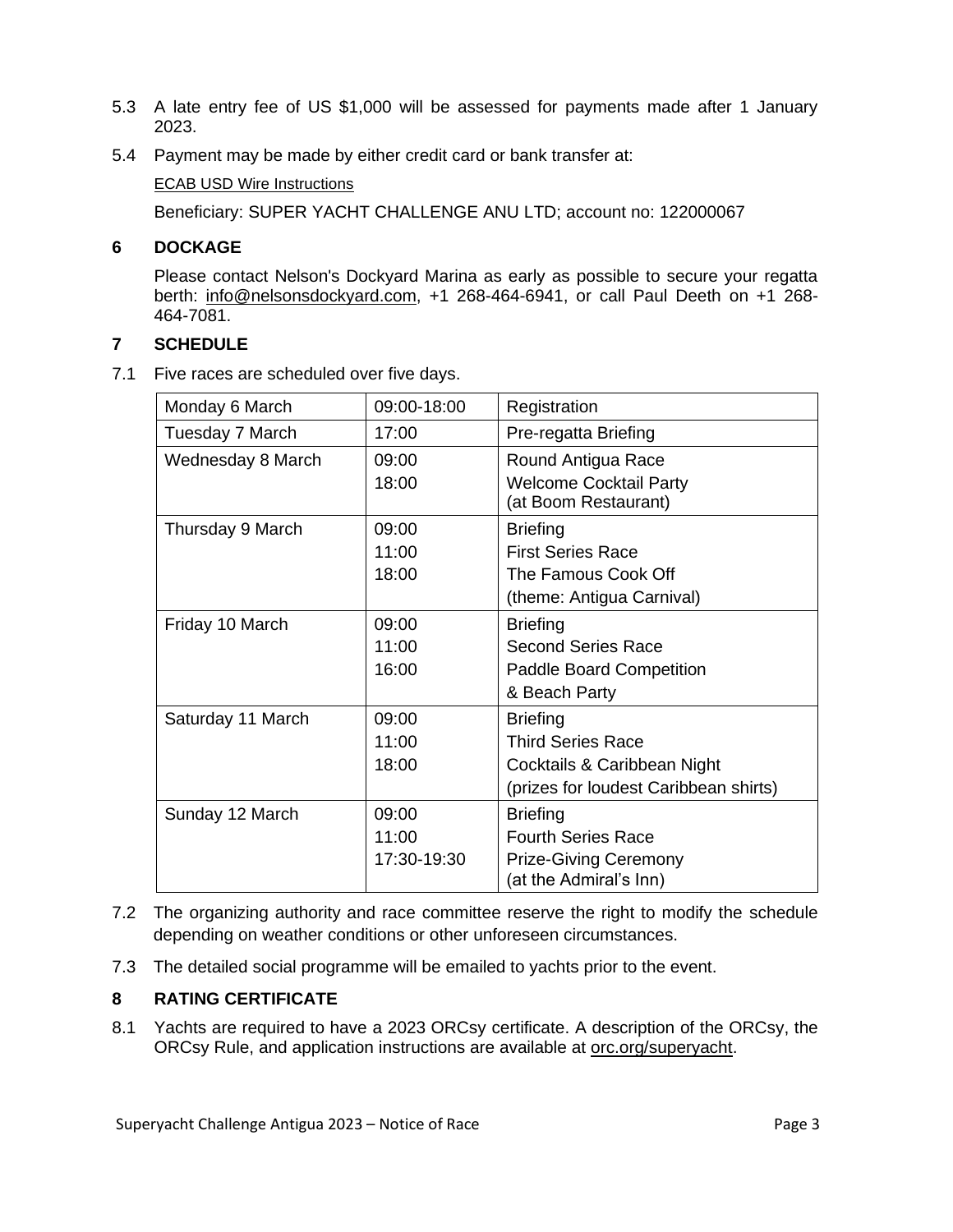8.2 The following is an extract from the 2022 ORCsy rule for information. Please visit the above website for any 2023 updates:

#### *400 Certificate Request*

- *400.1 A request for an ORCsy certificate shall be made by completing the on-line application form at the ORCsy website. The application and all relevant documents to process a ORCsy certificate shall be submitted no later than 6 weeks prior to the first racing day of the event, unless otherwise stated in the regatta's Notice of Race. The ORC may extend this deadline at its sole discretion.*
- *400.2 The final inventory of sails, the anchors and the amount of liquids (water and*  fuel) onboard while racing shall be declared by email to the ORCsy Technical *Committee [\(orcsy@orc.org\)](mailto:orcsy@orc.org) at the latest 2 weeks before the first racing day. If events are taking place on two or three consecutive weeks exceptions will be considered. Tankage values shall be declared with the following approximations: 0.10 - 0.30 - 0.50 - 0.70 - 0.90 of the total capacity of fresh water and fuel.*
- *400.3 Applications, documents, data and late configuration declarations arriving after the deadlines above will incur a 30% increase in fee.*

# **9 VENUE**

The racing area is around and off the south coast of Antigua.

## **10 RACE OFFICE**

The race office is located at the National Parks Antigua Events Center, Nelson's Dockyard.

## **11 REGISTRATION**

Yachts shall complete registration at the Race Office no later than 18:00 hours on 6 March 2023. The following shall be presented:

- a) A valid 2023 ORCsy certificate.
- b) The name, local mobile telephone number and email address of the yacht's Captain, the designated RRS Afterguard Member and the Communications Officer.
- c) Confirmation of the RRS Afterguard Member Compliance and Information Form.

## **12 NOTICES TO COMPETITORS**

Notices to competitors will be posted on the online official notice board located on the regatta website.

#### **13 SAILING INSTRUCTIONS**

The sailing instructions will be available from the race office at registration and afterwards on the official notice board.

## **14 RANGEFINDERS**

- 14.1 At registration yachts will be issued with two Pantaenius Laser Rangefinders.
- 14.2 They shall be used to determine distance between yachts (instructions are issued with the unit).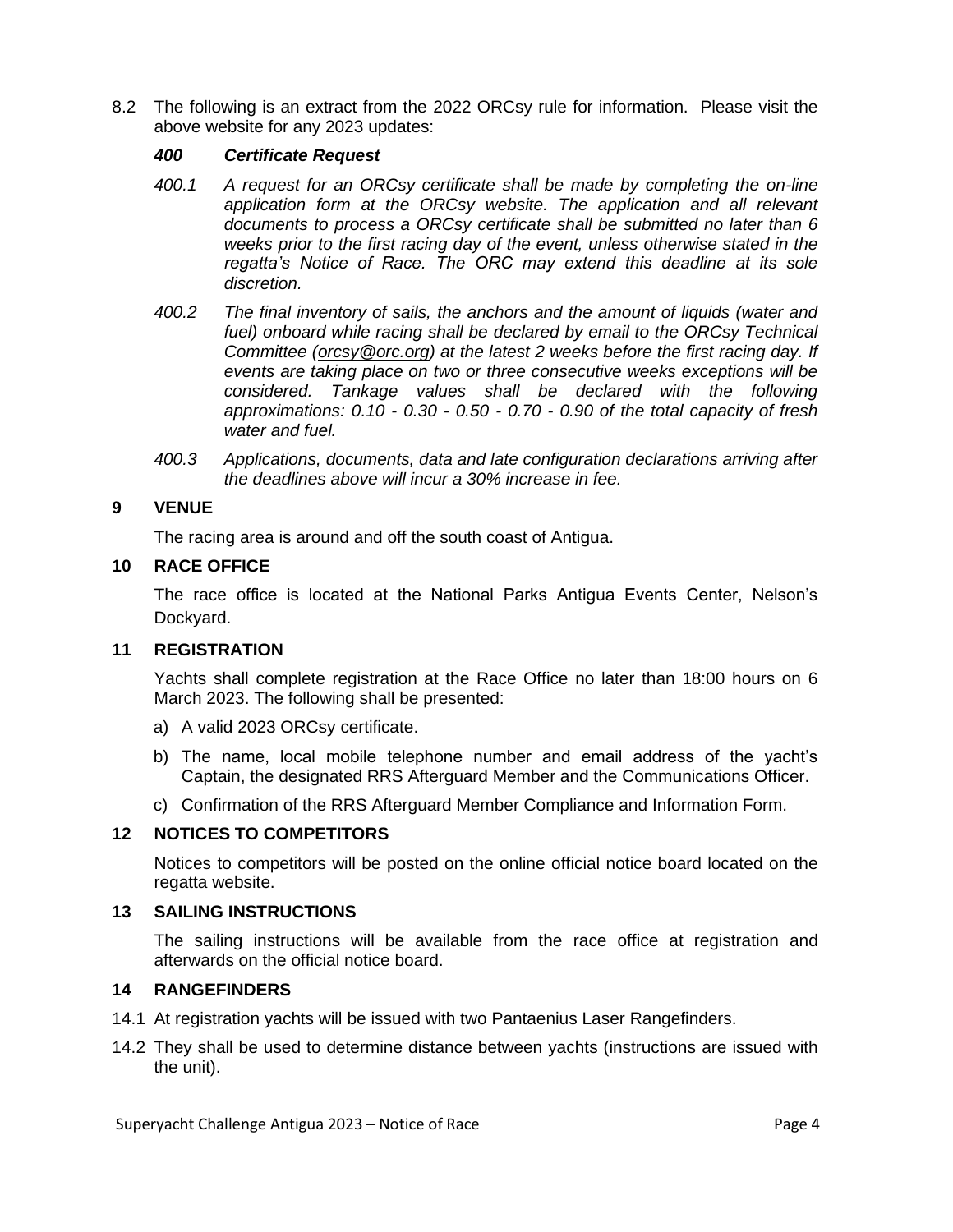14.3 They shall be returned to the race office after the last race of the regatta.

# **15 BRIEFINGS**

- 15.1 A pre-regatta briefing will be held at 17:00 hours on 7 March, at the Admiral's Inn. Attendance is mandatory for the Captain, the RRS Afterguard Member, the Communications Officer and the Racing Tactician.
- 15.2 A daily briefing will be held each series racing day (i.e. not on 8 March) at 09:00 hours at a location to be advised. Attendance is mandatory for any two from the Captain, the RRS Afterguard Member, the Communications Officer and the Racing Tactician.

# **16 STARTING FORMAT**

Starts will be staggard, with slower rated yachts starting before faster rated yachts.

# **17 PENALTY SYSTEM**

The Scoring Penalty, RRS 44.3, will apply (a yellow flag will be required).

# **18 SCORING**

- 18.1 The Round Antigua Race will be scored separately from the four-race Series, and scored overall (there will be no classes).
- 18.2 For the Series, there will be up to three classes, which will be scored individually (there will be no overall score); one race is required to be completed to constitute a series; no score will be excluded.

# **19 DESIGNATED RRS AFTERGUARD MEMBER COMPLIANCE**

- 19.1 Each yacht shall designate one member of the afterguard who is currently active with and has a thorough understanding of the Racing Rules of Sailing (RRS) and shall submit a completed Compliance Form no later than 24 January 2023. If the RRS Afterguard Member submitted a form at a previous regatta and the name is listed on the SYRA website: [superyra.org/after-guard,](https://superyra.org/after-guard/) then the yacht is not required to resubmit the form but shall advise the race office accordingly. Details of the requirements will be posted on the official notice board and distributed to captains by email.
- 19.2 The RRS Afterguard Member may be the yacht's helmsman, navigator, racing tactician or communications officer if they meet the stated criteria. This individual's role is to interact closely with the other members of the afterguard. Captains should not be the designated RRS Afterguard Member due to the specific RRS related criteria that this position requires and the fact that the overall safety of the yacht is their responsibility.

## **20 COMMUNICATIONS OFFICER**

Each yacht shall designate a Communications Officer who will monitor and communicate on the VHF safety channel, who has experience with radio protocol and preferably experience with and an understanding of the RRS and Appendix SY.

## **21 PRIZES**

- 21.1 A selection of rum barrels suitably filled.
- 21.2 The Gosnell Trophy is awarded to the yacht who in the opinion of the competitors and race committee has competed in the spirit of the regatta, both afloat and ashore.